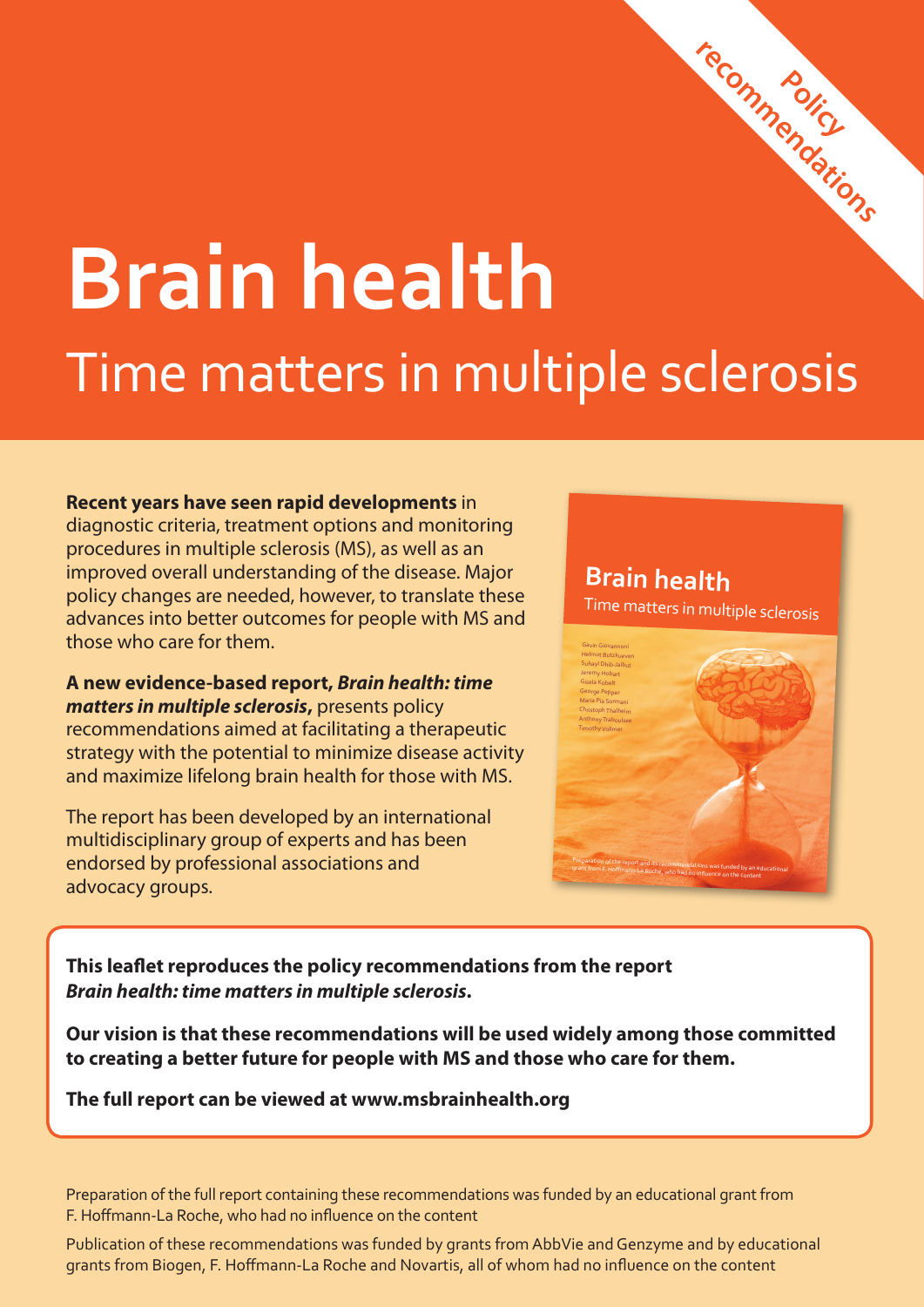## **Recommendations**

**Multiple sclerosis has a profound personal, social and economic impact. Better outcomes for people with MS and those who care for them can be achieved if organizations implement the following three sets of recommendations.**

| 1. Minimize delays in the diagnosis of MS and in the time to treatment<br>initiation as these can result in irreversible disability progression.                                                                                                                                                                                                                                            |                                                                             |  |
|---------------------------------------------------------------------------------------------------------------------------------------------------------------------------------------------------------------------------------------------------------------------------------------------------------------------------------------------------------------------------------------------|-----------------------------------------------------------------------------|--|
| Educate the general public to take prompt action if early<br>symptoms of MS develop, by visiting a healthcare professional.<br>Awareness campaigns that highlight the typical initial symptoms, the<br>negative impact of delaying treatment and the personal and societal<br>costs of the disease would support this.                                                                      | <b>National bodies</b><br>Patient groups                                    |  |
| Educate family and primary care physicians about the importance<br><b>C</b><br>of promptly referring people with suspected MS to a neurologist,<br>and ultimately to a specialist clinic, to speed up diagnosis and<br>treatment initiation.                                                                                                                                                | <b>National bodies</b><br>Professional bodies<br>Healthcare providers       |  |
| Recommend that general neurologists refer people suspected of<br>having the disease to specialist MS neurologists.                                                                                                                                                                                                                                                                          | National bodies<br>Professional bodies<br>Healthcare providers              |  |
| Improve access to specialist care for MS: make diagnostic and<br>monitoring procedures more widely accessible, increase the numbers<br>of healthcare professionals who specialize in the management of MS,<br>and ensure that these specialists provide prompt diagnostic and<br>support services for people with suspected MS and those who have<br>been newly diagnosed with the disease. | <b>National bodies</b><br>Healthcare providers<br>Reimbursement<br>agencies |  |
| Adopt the latest accepted diagnostic criteria, in order to diagnose<br>MS as early as possible.                                                                                                                                                                                                                                                                                             | National and<br>international bodies<br>Healthcare providers                |  |
| Align prescribing guidelines with the latest accepted diagnostic<br>criteria to give people with MS the opportunity to start treatment<br>and receive support promptly, as soon as diagnosis is confirmed.                                                                                                                                                                                  | <b>National bodies</b><br>Healthcare providers                              |  |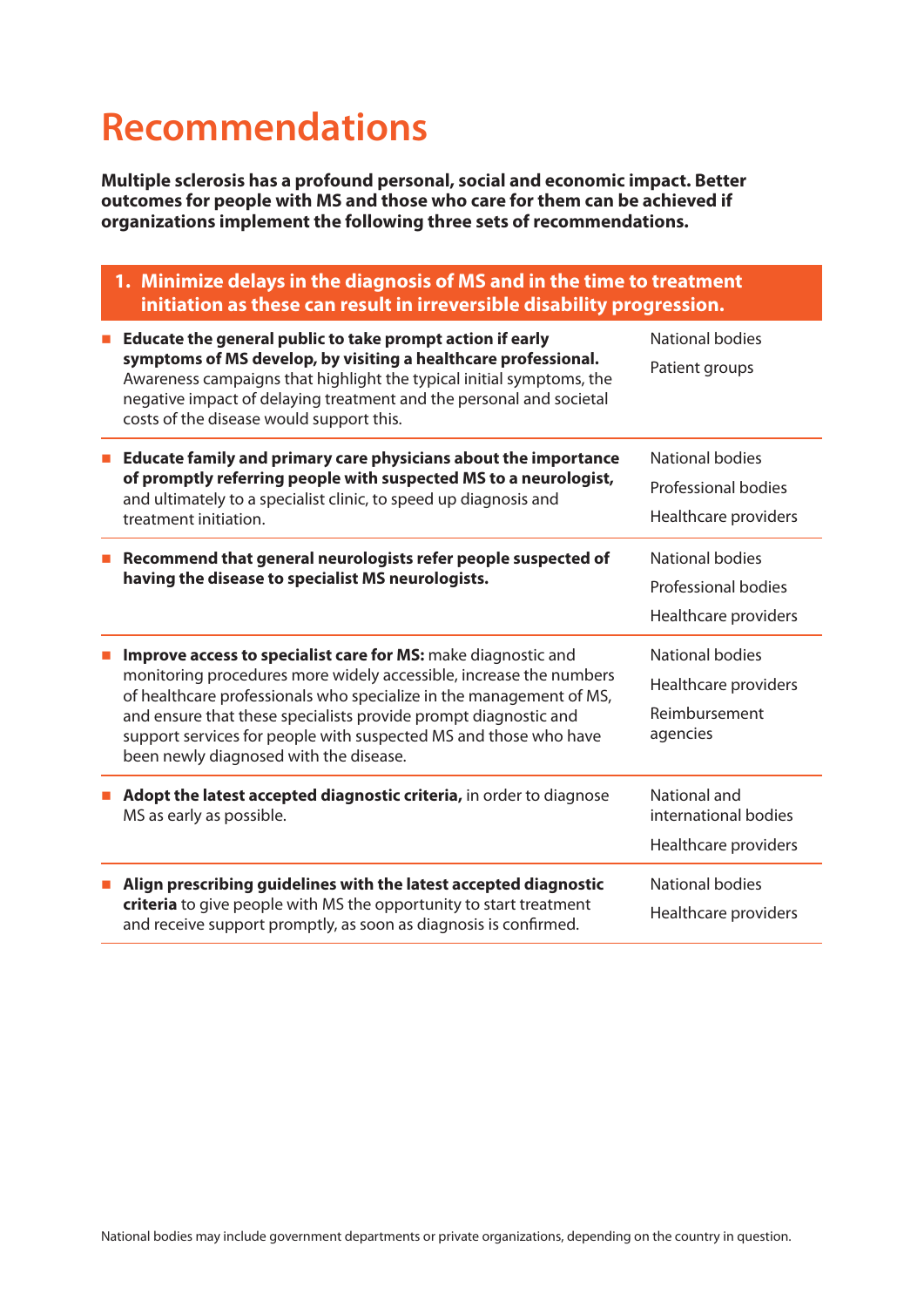|  | 2. Set goals for treatment and ongoing management that aim for the best                                                                                                                                                                                                               |                                                |  |
|--|---------------------------------------------------------------------------------------------------------------------------------------------------------------------------------------------------------------------------------------------------------------------------------------|------------------------------------------------|--|
|  | possible outcome for every person with MS.                                                                                                                                                                                                                                            |                                                |  |
|  | Ensure that MS healthcare professionals can take the time to<br>educate people with MS about strategies to manage their disease.<br>Emphasize the importance of a 'brain-healthy' lifestyle, the benefits of                                                                          | <b>National bodies</b>                         |  |
|  |                                                                                                                                                                                                                                                                                       | <b>Professional bodies</b>                     |  |
|  | early treatment with therapies that can modify the disease course, the<br>likely consequences of inadequate or suboptimal treatment and the<br>goal of minimizing disease activity while optimizing safety.                                                                           | Healthcare providers                           |  |
|  | Implement a shared decision-making process that embodies<br>dialogue between people with MS and healthcare professionals.<br>A well-informed and proactive collaboration between people with<br>MS and their healthcare team is vital to successful management<br>of the disease.     | <b>National bodies</b>                         |  |
|  |                                                                                                                                                                                                                                                                                       | Professional bodies                            |  |
|  |                                                                                                                                                                                                                                                                                       | Healthcare providers                           |  |
|  | Make the full range of disease-modifying therapies available to                                                                                                                                                                                                                       | Regulatory authorities                         |  |
|  | people with active relapsing forms of MS, regardless of their treatment<br>history, to speed up adoption of the most appropriate treatment<br>strategy that optimizes effectiveness and safety for each individual.                                                                   | Healthcare providers                           |  |
|  |                                                                                                                                                                                                                                                                                       | Health technology<br>assessors                 |  |
|  |                                                                                                                                                                                                                                                                                       | Reimbursement<br>agencies                      |  |
|  | Include evidence from monitoring via regular clinical evaluation                                                                                                                                                                                                                      | Healthcare providers<br>Regulatory authorities |  |
|  | and scheduled/unscheduled MRI brain scans in any definitions of<br>disease activity or suboptimal response, in order to assist in the<br>rapid identification of treatment failure and the decision to<br>switch treatment.                                                           |                                                |  |
|  | Ensure that MS healthcare professionals can take the time to<br>monitor disease activity in people with MS.                                                                                                                                                                           | National bodies                                |  |
|  |                                                                                                                                                                                                                                                                                       | Healthcare providers                           |  |
|  | Agree and implement standardized data collection techniques,<br>protocols and data sets, nationally and internationally, to track<br>clinical and subclinical events in routine practice. Incorporate these<br>into a clinical management tool to facilitate individualized practice. | National and<br>international bodies           |  |
|  |                                                                                                                                                                                                                                                                                       | Healthcare providers                           |  |
|  |                                                                                                                                                                                                                                                                                       | Curators of registries<br>and databases        |  |
|  | Maintain treatment with a disease-modifying therapy for as long                                                                                                                                                                                                                       | Healthcare providers                           |  |
|  | as a person with MS would be at risk of inflammatory disease activity<br>if they were not receiving treatment; in the case of a suboptimal<br>response, make a prompt decision about whether or not to<br>switch therapy.                                                             | Reimbursement                                  |  |
|  |                                                                                                                                                                                                                                                                                       | agencies                                       |  |
|  | Seek regulatory and health technology assessment approvals to<br>implement these recommendations.                                                                                                                                                                                     | Pharmaceutical<br>companies                    |  |
|  |                                                                                                                                                                                                                                                                                       | Professional bodies                            |  |
|  |                                                                                                                                                                                                                                                                                       | Patient groups                                 |  |
|  |                                                                                                                                                                                                                                                                                       | Any other stakeholders                         |  |